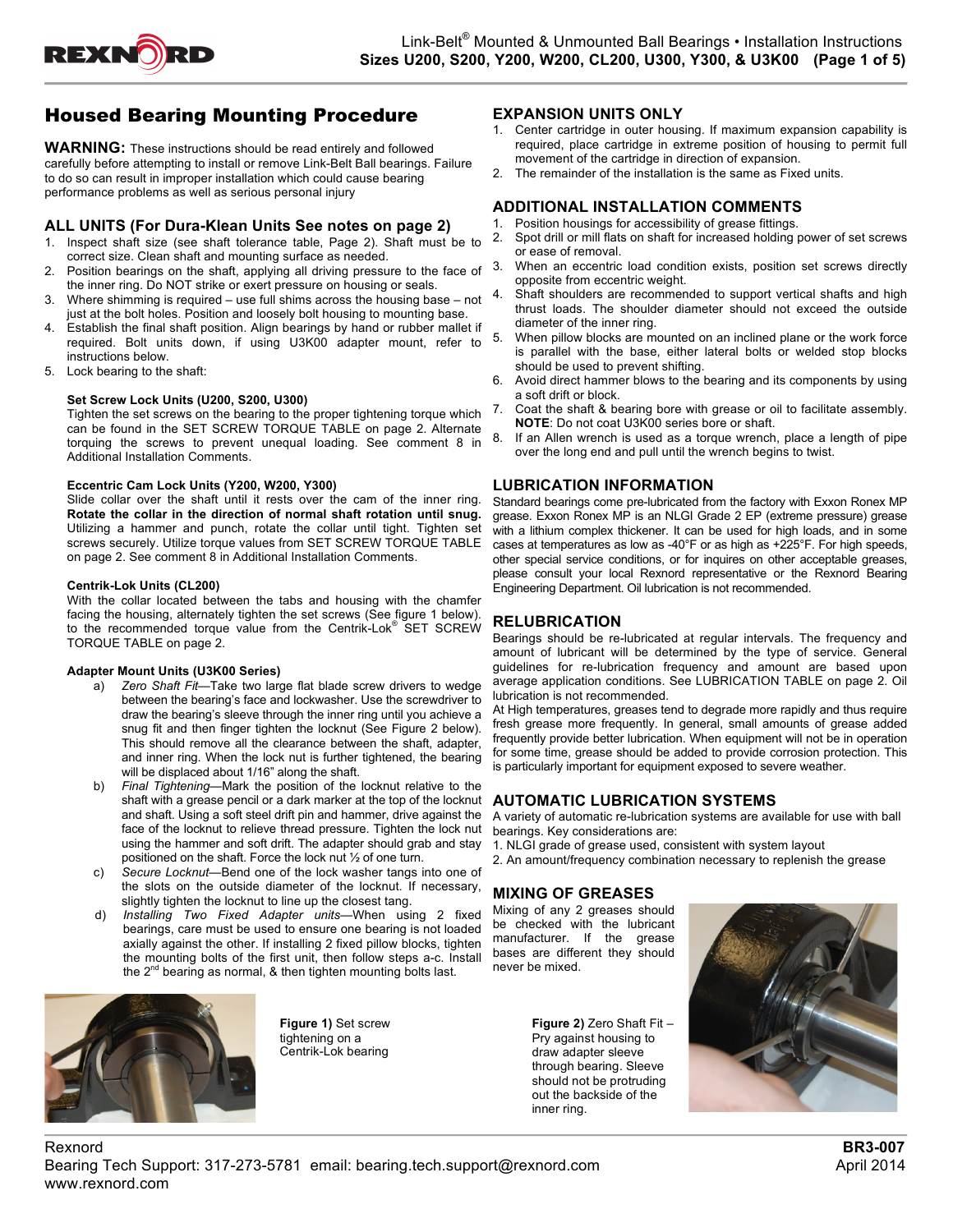

| <b>SET SCREW TORQUE TABLE</b>             |                                                                                                    |              |                                      |                                           |               |  |  |  |  |  |
|-------------------------------------------|----------------------------------------------------------------------------------------------------|--------------|--------------------------------------|-------------------------------------------|---------------|--|--|--|--|--|
| <b>Set</b><br><b>Screw</b><br><b>Size</b> | Y200/W200<br><b>S200 Set</b><br><b>U200 Set</b><br><b>Cam Lock</b><br><b>Screw</b><br><b>Screw</b> |              | U300 Series<br><b>Collar Mounted</b> | Tightening<br>Torque<br>(Inch-<br>Pounds) |               |  |  |  |  |  |
| #10                                       | $2B08 - 211$                                                                                       |              | $212 - 216$                          | 312                                       | $33 - 40$     |  |  |  |  |  |
| 1/4                                       | $212 - 2E20$                                                                                       | $2B08 - 216$ | $217 - 223$                          | $314 - 316$                               | $87 - 92$     |  |  |  |  |  |
| 5/16                                      | $220 - 228$                                                                                        | $217 - 2E20$ | 224 - 231                            | $318 - 324$                               | $165 - 185$   |  |  |  |  |  |
| 3/8                                       | $230 - 239$                                                                                        | $220 - 2E32$ | .                                    | $326 - 331$                               | $290 - 325$   |  |  |  |  |  |
| 7/16                                      | $240 - 243$                                                                                        | $232 - 239$  | .                                    | $332 - 339$                               | $430 - 460$   |  |  |  |  |  |
| 1/2                                       | $244 - 2E56$                                                                                       | .            | .                                    | $343 - 347$                               | $620 - 680$   |  |  |  |  |  |
| 5/8                                       | $263 - 2E64$                                                                                       |              | .                                    | $348 - 356$                               | $1225 - 1350$ |  |  |  |  |  |
| 3/4                                       | .                                                                                                  | .            | .                                    | 363                                       | $2125 - 2350$ |  |  |  |  |  |

| <b>SHAFT TOLERANCE TABLE - INCHES</b>                                                                                                                                            |                          |         |                                |                                        |  |  |  |  |
|----------------------------------------------------------------------------------------------------------------------------------------------------------------------------------|--------------------------|---------|--------------------------------|----------------------------------------|--|--|--|--|
| <b>Set Screw</b><br><b>Mount</b>                                                                                                                                                 | <b>Cam Lock</b><br>Mount |         | U3K00 Series<br><b>Adapter</b> | <b>Tolerance</b><br><b>Nominal to:</b> |  |  |  |  |
| 2B08-232<br>312-332                                                                                                                                                              | 2B08-232                 | .       | .                              | $-0.0005"$                             |  |  |  |  |
| 234-2E64<br>334-363                                                                                                                                                              | 234-239                  | .       | .                              | $-0.001"$                              |  |  |  |  |
| .                                                                                                                                                                                | .                        | 212-232 | .                              | $-0.003"$                              |  |  |  |  |
| .                                                                                                                                                                                | .                        | 234-264 | 327-355                        | $-0.004"$                              |  |  |  |  |
| Recommended shaft tolerances are generally satisfactory for loads up to 15% of C (see load ratings<br>in catalog). High load applications will require a press fit to the shaft. |                          |         |                                |                                        |  |  |  |  |

| <b>LUBRICATION TABLE - 200 Series Ball Bearings</b> |              |                                                                                        |                 |          |         |  |  |  |  |
|-----------------------------------------------------|--------------|----------------------------------------------------------------------------------------|-----------------|----------|---------|--|--|--|--|
| <b>SHAFT SIZE -</b>                                 | To Lubricate | <b>RECOMMENDED NUMBER OF MONTHS BEWEEN RELUBRICATION*</b><br>(BASED ON 24/7 OPERATION) |                 |          |         |  |  |  |  |
| <b>INCHES</b>                                       | Units (oz.)  | <b>Relube Interval</b>                                                                 |                 |          |         |  |  |  |  |
|                                                     |              | 6 Months                                                                               | <b>4 Months</b> | 2 Months | 1 Month |  |  |  |  |
| $3/4 - 1$                                           | 0.06         | 3200                                                                                   | 4800            | 7200     | 9600    |  |  |  |  |
| $11/16 - 17/16$                                     | 0.15         | 2200                                                                                   | 3400            | 5100     | 6800    |  |  |  |  |
| $11/2 - 13/4$                                       | 0.23         | 1700                                                                                   | 2600            | 4000     | 5300    |  |  |  |  |
| $17/8 - 23/16$                                      | 0.26         | 1400                                                                                   | 2100            | 3200     | 4300    |  |  |  |  |
| $21/4 - 27/16$                                      | 0.28         | 1300                                                                                   | 2000            | 3000     | 4000    |  |  |  |  |
| $21/2 - 211/16$                                     | 0.68         | 1000                                                                                   | 1600            | 2400     | 3200    |  |  |  |  |
| $23/4 - 3$                                          | 0.70         | 850                                                                                    | 1650            | 2500     | 3300    |  |  |  |  |
| $31/16 - 31/2$                                      | 1.12         | 900                                                                                    | 1400            | 2100     | 2800    |  |  |  |  |
| $39/16 - 4$                                         | 2.50         | 800<br>1200<br>1800<br>2300                                                            |                 |          |         |  |  |  |  |
|                                                     |              | Shaft Speed in RPM                                                                     |                 |          |         |  |  |  |  |

|                 | <b>LUBRICATION TABLE- 300 Series Ball Bearings</b> |                     |                                                                                               |          |          |         |  |  |  |  |
|-----------------|----------------------------------------------------|---------------------|-----------------------------------------------------------------------------------------------|----------|----------|---------|--|--|--|--|
|                 | <b>SHAFT SIZE - INCHES</b>                         | <b>To Lubricate</b> | <b>RECOMMENDED NUMBER OF MONTHS BEWEEN</b><br><b>RELUBRICATION* (BASED ON 24/7 OPERATION)</b> |          |          |         |  |  |  |  |
| U300 & Y300     | U3K00 Adapter                                      | Units (oz.)         | <b>Relube Interval</b>                                                                        |          |          |         |  |  |  |  |
| <b>Series</b>   | <b>Series</b>                                      |                     | <b>6 Months</b>                                                                               | 4 Months | 2 Months | 1 Month |  |  |  |  |
| 3/4             | .                                                  | 0.08                | 4785                                                                                          | 7520     | 10940    | 14360   |  |  |  |  |
| $7/8 - 1$       | .                                                  | 0.11                | 4085                                                                                          | 6420     | 9340     | 12260   |  |  |  |  |
| $11/8 - 13/16$  | .                                                  | 0.15                | 3620                                                                                          | 5610     | 8145     | 10860   |  |  |  |  |
| 1 1/4 - 1 7/16  | .                                                  | 0.22                | 3285                                                                                          | 5095     | 7395     | 9860    |  |  |  |  |
| 11/2            | .                                                  | 0.30                | 3080                                                                                          | 4930     | 7190     | 9450    |  |  |  |  |
| $15/8 - 13/4$   | .                                                  | 0.41                | 2640                                                                                          | 4225     | 6060     | 8100    |  |  |  |  |
| 1 15/16         | 1 11/16                                            | 0.52                | 2310                                                                                          | 3850     | 5580     | 7315    |  |  |  |  |
| $2 - 23/16$     | 1 15/16                                            | 0.70                | 2045                                                                                          | 3410     | 4945     | 6480    |  |  |  |  |
| $21/4 - 27/16$  | .                                                  | 0.83                | 1830                                                                                          | 2990     | 4320     | 5815    |  |  |  |  |
| $211/16 - 23/4$ | 23/16                                              | 1.25                | 1660                                                                                          | 2580     | 3865     | 5155    |  |  |  |  |
| 2 15/16         | 2 7/16                                             | 1.50                | 1550                                                                                          | 2410     | 3620     | 4825    |  |  |  |  |
| $3 - 33/16$     | 2 11/16                                            | 1.80                | 1370                                                                                          | 2225     | 3420     | 4450    |  |  |  |  |
| $37/16 - 31/2$  | 2 15/16                                            | 2.42                | 1350                                                                                          | 2025     | 3040     | 4050    |  |  |  |  |
| 3 15/16         | 3 7/16                                             | 3.27                | 1200                                                                                          | 1885     | 2740     | 3600    |  |  |  |  |
|                 |                                                    |                     | Shaft Speed in RPM                                                                            |          |          |         |  |  |  |  |



Figure 3) Loading bearing into loading slots

### **INSTALLATION INSTRUCTIONS U200, S200, Y200, W200, CL200, U300, Y300, & U3K00**

| <b>Standard Duty Centrik-Lok SET SCREW</b><br><b>TORQUE TABLE</b> |                                                                                      |             |  |  |  |  |  |
|-------------------------------------------------------------------|--------------------------------------------------------------------------------------|-------------|--|--|--|--|--|
| <b>Set Screw</b><br><b>Size</b>                                   | <b>Tightening</b><br><b>CL200</b><br><b>Torque</b><br><b>Series</b><br>(Inch-Pounds) |             |  |  |  |  |  |
| #10                                                               | $212 - 2E20$                                                                         | $65 - 72$   |  |  |  |  |  |
| 1/4                                                               | $220 - 228$                                                                          | $151 - 168$ |  |  |  |  |  |
| 5/16                                                              | $230 - 239$                                                                          | $313 - 348$ |  |  |  |  |  |
| 3/8                                                               | $240 - 2E64$                                                                         | $540 - 600$ |  |  |  |  |  |

| <b>Medium Duty Centrik-Lok SET SCREW</b><br><b>TORQUE TABLE</b> |                                 |                                                     |  |  |  |  |  |
|-----------------------------------------------------------------|---------------------------------|-----------------------------------------------------|--|--|--|--|--|
| <b>Set Screw</b><br>Size                                        | <b>M CL200</b><br><b>Series</b> | <b>Tightening</b><br><b>Torque</b><br>(Inch-Pounds) |  |  |  |  |  |
| #10                                                             | 216                             | $65 - 72$                                           |  |  |  |  |  |
| 1/4                                                             | $219 - 224$                     | $151 - 168$                                         |  |  |  |  |  |
| 5/16                                                            | $227 - 235$                     | $313 - 348$                                         |  |  |  |  |  |
| 3/8                                                             | $239 - 256$                     | $540 - 600$                                         |  |  |  |  |  |

### **DISASSEMBLY of BEARING INSERT**

- 1. Remove shaft locking device (collar or adapter assembly) and slide off shaft.
- 2. Place in vice.<br>3. With a shaft of
- With a shaft or bar, misalign bearing 90° in housing and remove through slots.
- 4. Clean and inspect housing. Do not reuse worn housing.

## **REASSEMBLY OF BEARING INSERT**

- 1. Insert new bearing into loading slots (See figure 3).
- 2. Torque bearing 90° (see Figure 4) and assure lube holes in the bearing are on the same side as lube groove in housing. Fit should be snug.
- 3. Install bearing via steps on page 1.

## **DURA-KLEAN Units**

- 1. Bridge over housing mounting bolt holes or slots with heavy flat washers.
- 2. Flat washers must be used between the mounting bolts and housing surface to prevent damage to special Dura-Klean coating.
- 3. The use of heavy spring lockwashers between the bolt heads and flat washers is acceptable and considered good practice to prevent bolt loosening.

### **Tapped End Closure Installation**

For UG300 only- insert the end closure tabs into the housing. Fill the gap between the end closure outer diameter and housing bore with a bead of silicone sealant/adhesive.



Figure 4) Torquing bearing 90° into housing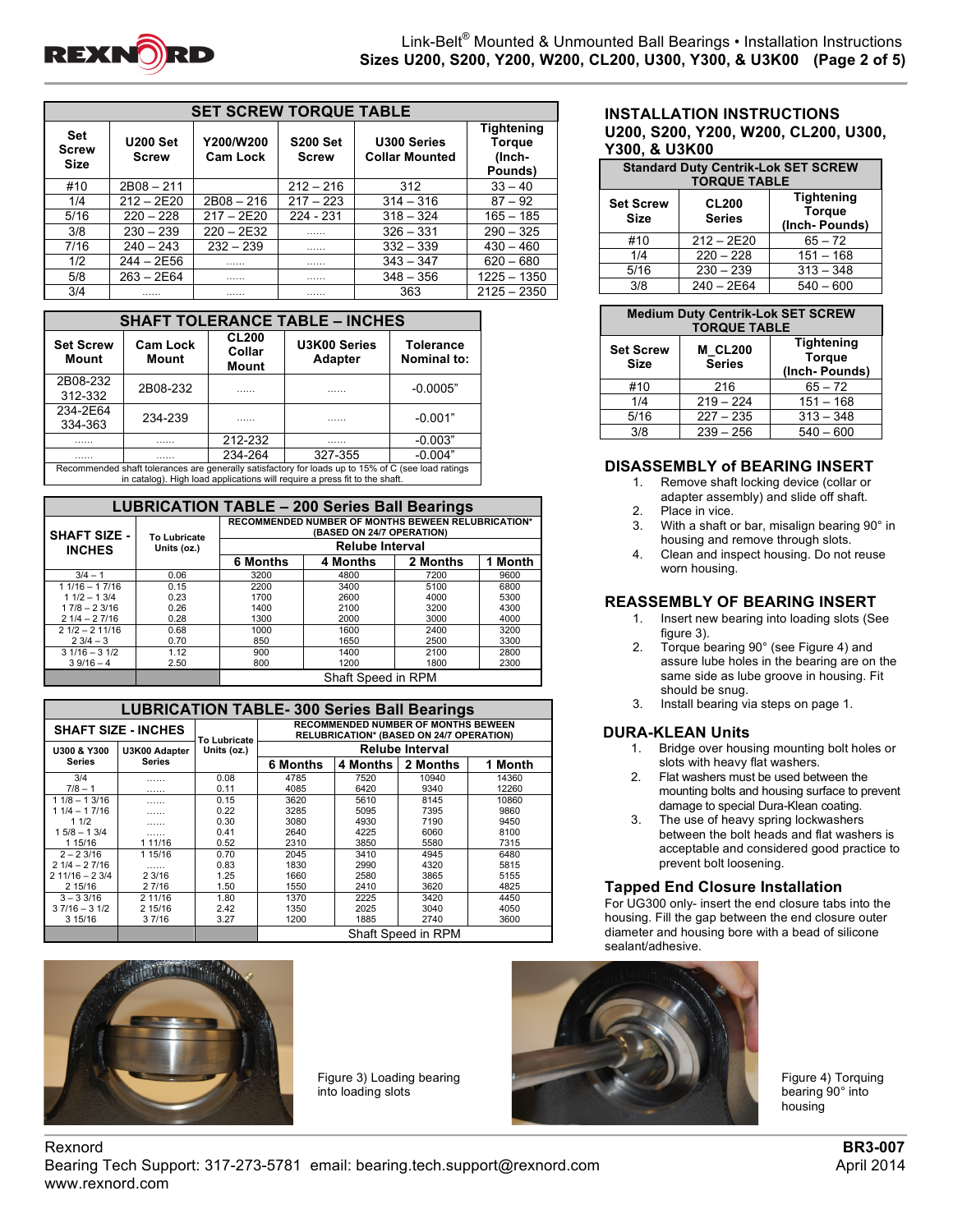

# Unmounted Bearing Mounting Procedure

### **Cylindrical O.D. Ball bearings (UB200, UBG200, WB200, WBG200, YB200, YBG200)**

- 1. Inspect shaft (see shaft tolerance table below) and housing bore (see housing seat diameter and tolerance table on page 4). Clean shaft, housing bore and mounting surface as needed.
- 2. Lubricate housing bores and shaft seats to facilitate with assembly. Back 2. out any and all setscrews.
- 3. Depending on assembly sequence, insert bearings into housings and onto their shafts.
- 4. Position and assemble any snap rings or locating devices at this time.
- 5. Lock bearing to the shaft:

#### **Set Screw Lock (UB200, UBG200)**

Tighten the set collar set screws on the bearing to the proper tightening torque which can be found in the SET SCREW TORQUE TABLE below. Alternate torquing of the screws to prevent unequal loading. If an Allen wrench is used as a torque wrench, place a length of pipe over the long end and pull until the wrench begins to twist.

#### **Eccentric Cam Lock (WB200, WBG200, YB200, YBG200)**

Slide collar over the shaft until it rests over the cam of the inner ring. **Rotate the collar in the direction of normal shaft rotation until snug.** Utilizing a hammer and punch, rotate the collar until tight. Tighten set screws securely. Utilize torque values from SET SCREW TORQUE TABLE below. If an Allen wrench is used as a torque wrench, place a length of pipe over the long end and pull until the wrench begins to twist.

6. Check system for freedom of rotation. Any condition of abnormal sound, irregular rotational torque, or vibration may be due to improper installation. Installation should be checked and corrections made prior to operation.

| <b>SHAFT TOLERANCE TABLE - INCHES</b> |                                 |  |  |  |  |
|---------------------------------------|---------------------------------|--|--|--|--|
| <b>Shaft Diameter</b>                 | <b>Tolerance</b><br>Nominal to: |  |  |  |  |
| $1/2" - 2"$                           | $-0.0005"$                      |  |  |  |  |
| $2 1/16" - 4"$                        | $-0.001"$                       |  |  |  |  |

| <b>SET SCREW TORQUE TABLE</b> |              |                                |              |  |  |  |  |  |
|-------------------------------|--------------|--------------------------------|--------------|--|--|--|--|--|
|                               |              | <b>Seating Torque (in-lbs)</b> |              |  |  |  |  |  |
| Shaft Size (In.)              | <b>WB200</b> | <b>YB200</b>                   | <b>UB200</b> |  |  |  |  |  |
| $1/2 - 11/16$                 | 92           | 92                             | 40           |  |  |  |  |  |
| 3/4                           | 92           | 92                             | 92           |  |  |  |  |  |
| $13/16 - 1$                   | 92           | 92                             | 92           |  |  |  |  |  |
| $11/16 - 13/16$               | 185          | 185                            | 92           |  |  |  |  |  |
| $11/4 - 17/16$                | 325          | 325                            | 185          |  |  |  |  |  |
| $11/2 - 19/16$                | 325          | 325                            | 185          |  |  |  |  |  |
| $15/8 - 13/4$                 | 325          | 325                            | 185          |  |  |  |  |  |
| 1 13/16 - 1 15/16             | 325          | 325                            | 325          |  |  |  |  |  |
| $2 - 23/16$                   | 460          | 460                            | 325          |  |  |  |  |  |
| $21/4 - 27/16$                | 460          | 460                            | 325          |  |  |  |  |  |

#### **LUBRICATION INFORMATION**

Standard bearings come pre-lubricated from the factory with Exxon Ronex MP grease. Exxon Ronex MP is an NLGI Grade 2. EP (extreme pressure) grease with a lithium complex thickener. It can be used for high loads, and in some cases at temperatures as low as -40°F or as high as +225°F. For high speeds, other special service conditions, or for inquires on other acceptable greases, please consult your local Rexnord representative or the Rexnord Bearing Engineering Department. Oil lubrication is not recommended.

#### **RELUBRICATION**

Bearings should be re-lubricated at regular intervals. The frequency and amount of lubricant will be determined by the type of service. General guidelines for relubrication frequency and amount are based upon average application conditions. See LUBRICATION TABLE on page 2. Oil lubrication is not recommended. At High temperatures, greases tend to degrade more rapidly and thus require fresh grease more frequently. In general, small amounts of grease added frequently provide better lubrication. When equipment will not be in operation for some time, grease should be added to provide corrosion protection. This is particularly important for equipment exposed to severe weather.

### **AUTOMATIC LUBRICATION SYSTEMS**

A variety of automatic re-lubrication systems are available for use with ball bearings. Key considerations are:

- 1. NLGI grade of grease used, consistent with system layout
- 2. An amount/frequency combination necessary to replenish the grease

## **MIXING OF GREASES**

Mixing of any 2 greases should be checked with the lubricant manufacturer. If the grease bases are different they should never be mixed.

### **SQUARE, ROUND, AND HEX BORE BEARINGS (R200, S200, & K200)**

- If installing in housing assemble bearing in housing. If installing cylindrical OD bearing in housing, exert pressure only to the outer ring. DO NOT strike or exert pressure on the seals or inner ring.
- Inspect shaft. Shaft must be clean, straight and free of burrs.
- Coat shaft and bearing bore with grease or oil to facilitate assembly of closely fitted bearings
- Slide components on shaft in correct order.
- 5. Bolt housings or stampings lightly to the supports.
- 6. Tighten and secure locking devices.
- 7. Check system for freedom of rotation. Any condition of strain, abnormal sound, irregular rotational torque, or vibration may be due to improper installation. Installation should be checked and corrections made prior to operation.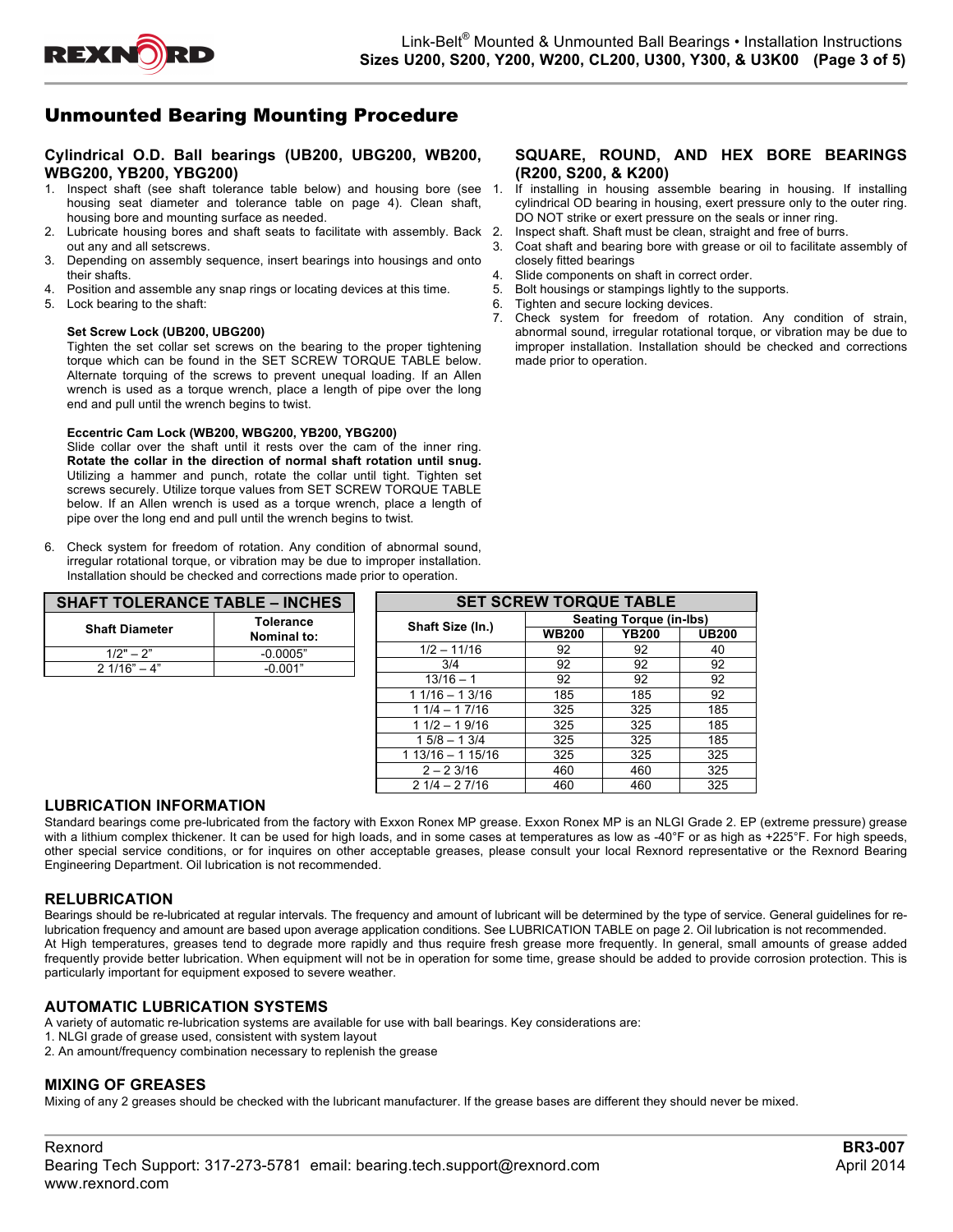

### **Housing Bearing Seat Diameters For Cylindrical O.D. Ball Bearings**

#### **Class of fit selection**

| <b>Housing</b><br>construction                   |                                           | <b>Operating condition</b>                                                    |                                                                             | Class<br>of fit* | <b>Remarks</b>                                        |  |
|--------------------------------------------------|-------------------------------------------|-------------------------------------------------------------------------------|-----------------------------------------------------------------------------|------------------|-------------------------------------------------------|--|
|                                                  | <b>Housing rotating</b>                   |                                                                               | Normal and heavy loads                                                      | N6               | Outer ring                                            |  |
|                                                  | in relation to<br>direction of load       |                                                                               | <b>Light loads</b>                                                          |                  | not axially<br>displaceable                           |  |
| <b>Housing not</b>                               |                                           |                                                                               | Heavy shock loads                                                           | M <sub>6</sub>   |                                                       |  |
| split radially                                   | Direction of load<br>indeterminate        | have to be                                                                    | Normal and heavy loads<br>where outer ring does not<br>axially displaceable | K6               | Outer ring, as a<br>rule, not axially<br>displaceable |  |
|                                                  |                                           | Normal and light loads<br>where displaceability of<br>outer ring is desirable |                                                                             | J6               | Outer ring, as<br>a rule, axially                     |  |
| <b>Housing split</b><br>or not split<br>radially | <b>Housing</b>                            | Shock loads temporary<br>complete unloading                                   |                                                                             |                  | displaceable                                          |  |
|                                                  | stationary in<br>relation to<br>direction | All                                                                           | Housing not<br>split radially                                               | H <sub>6</sub>   | Outer ring<br>is easily                               |  |
|                                                  | of loads                                  | loads                                                                         | <b>Housing split</b><br>radially                                            | <b>H7</b>        | displaceable<br>axially                               |  |



#### Class of fit and housing bores (inches/µm)

|                                                                                                     | <b>Basic size</b> |                  |                |                        |          | Bearing/housing diameter fits ▲ |                        |                  |                        |                |                        |                  |                        |                  |                        |            |                        |
|-----------------------------------------------------------------------------------------------------|-------------------|------------------|----------------|------------------------|----------|---------------------------------|------------------------|------------------|------------------------|----------------|------------------------|------------------|------------------------|------------------|------------------------|------------|------------------------|
| <b>Nominal</b><br>housing bore<br>W200,<br>R200.<br>Y200,<br><b>S200,</b><br>U200,<br>C200<br>K200, |                   | bearing O.D. and |                | <b>Bearing</b><br>0.D. |          | H7                              |                        | <b>H6</b>        |                        | J <sub>6</sub> |                        | <b>K6</b>        |                        | <b>M6</b>        |                        | <b>N6</b>  |                        |
|                                                                                                     |                   |                  | tolerance<br>Δ | <b>Tolerance</b>       |          | <b>Tolerance</b>                |                        | <b>Tolerance</b> |                        |                | <b>Tolerance</b>       | <b>Tolerance</b> |                        | <b>Tolerance</b> |                        |            |                        |
|                                                                                                     |                   |                  | mm             | <b>Inches</b>          |          | Fit                             | <b>Housing</b><br>bore | Fit              | <b>Housing</b><br>bore | Fit            | <b>Housing</b><br>bore | Fit              | <b>Housing</b><br>bore | Fit              | <b>Housing</b><br>bore | Fit        | <b>Housing</b><br>bore |
|                                                                                                     |                   |                  |                |                        | $+.0000$ | .0000                           | $-.0000$               | .00000           | $-.0000$               | .0002T         | $-.0002$               | .0005T           | $-.0005$               | 0008T            | $-.0008$               | .0011T     | $-.0011$               |
| 2M17                                                                                                | 211               | 203              | 40             | 1.5748                 | $-.0005$ | .0015L                          | $+.0010$               | .0011L           | $+.0006$               | 0009L          | $+.0004$               | .0006L           | $+.0001$               | .0003L           | $-.0002$               | .0000      | $-.0005$               |
| 2M20                                                                                                | 212               | 204              |                | 47 1.8504              | $+0$     | $\bf{0}$                        | $-0$                   | $\mathbf{0}$     | $-0$                   | 5T             | $-5$                   | 13T              | $-13$                  | 20T              | $-20$                  | <b>28T</b> | $-28$                  |
|                                                                                                     |                   |                  |                |                        | $-13$    | 38L                             | $+25$                  | <b>28L</b>       | $+15$                  | 23L            | $+10$                  | 15L              | $+2$                   | 8L               | $-5$                   | 0          | $-13$                  |
| 2M25                                                                                                | 216               | 205              |                | 52 2.0472              | $+.0000$ | .0000                           | $-.0000$               | .0000            | $-.0000$               | .0002T         | $-.0002$               | <b>T8000.</b>    | $-.0006$               | .0010T           | $-.0010$               | .0013T     | $-.0013$               |
| 2M30                                                                                                | 219               | 206              |                | 62 2.4409              | $-.0005$ | .0017L                          | $+.0012$               | .0012L           | $+.0007$               | .0010L         | $+.0005$               | .0006L           | $+.0001$               | .0002L           | $-.0003$               | .0001T     | $-.0006$               |
| 2M35                                                                                                | 223               | 207              |                | 72 2.8346              | $+0$     | $\Omega$                        | $-0$                   | 0                | $-0$                   | 5T             | $-5$                   | 15T              | $-15$                  | 25T              | $-25$                  | 33T        | $-43$                  |
| 2M40                                                                                                | 225               | 208              |                | 80 3.1496              | $-13$    | 43L                             | $+30$                  | 30L              | $+17$                  | 26L            | $+13$                  | 15L              | $+2$                   | 5L               | $-8$                   | 2T         | $-15$                  |
| 2M45                                                                                                | 228               | 209              |                | 85 3.3465              | $+.0000$ | .0000                           | $-.0000$               | .0000            | $-.0000$               | 0002T          | $-.0002$               | 0007T            | $-.0007$               | .0012T           | $-.0012$               | .0016T     | $-.0016$               |
| 2M50                                                                                                | 231               | 210              |                | 90 3.5433              | $-.0006$ | .0020L                          | $+.0014$               | .0015L           | $+.0009$               | .0013L         | $+.0007$               | .0008L           | $+.0002$               | .0003L           | $-.0003$               | .0001T     | $-.0007$               |
| 2M <sub>55</sub>                                                                                    | 235               | 211              |                | 100 3.9370             | $+0$     | 0                               | $-0$                   | 0                | $-0$                   | 5T             | $-5$                   | <b>18T</b>       | $-18$                  | <b>30T</b>       | $-30$                  | 40T        | $-40$                  |
| <b>2M60</b>                                                                                         | 239               | 212              |                | 110 4.3307             | $-15$    | 50L                             | $+35$                  | 38L              | $+23$                  | 33L            | $+18$                  | 20L              | $+5$                   | 8L               | $-8$                   | 3T         | $-18$                  |

Please consult for availability.

 $1 \mu m = .001$  mm

The appropriate housing bore for any class of fit can be easily determined by applying the housing tolerance to the nominal housing bore.

Example, (using basic size 211 and class of fit H7):

|                                   |            | inches    | mm       |          |  |
|-----------------------------------|------------|-----------|----------|----------|--|
| Nominal housing bore              | $= 1.5748$ | 1.5748    | 40.000   | 40.000   |  |
| Housing bore tolerance $=$ -.0000 |            | $+ .0010$ | $-0.000$ | $+0.025$ |  |
| Resultant housing bore $= 1.5748$ |            | 1.5758    | 40.000   | 40.025   |  |

Symbol L indicates a loose or clearance fit. Symbol T indicates a tight or interference fit.

 $\bar{\triangle}$  The arithmetical mean of the largest and smallest single diameter to be within tolerance shown. Allowable deviations from mean diameter per ANSI/ABMA Standard 20, latest printing